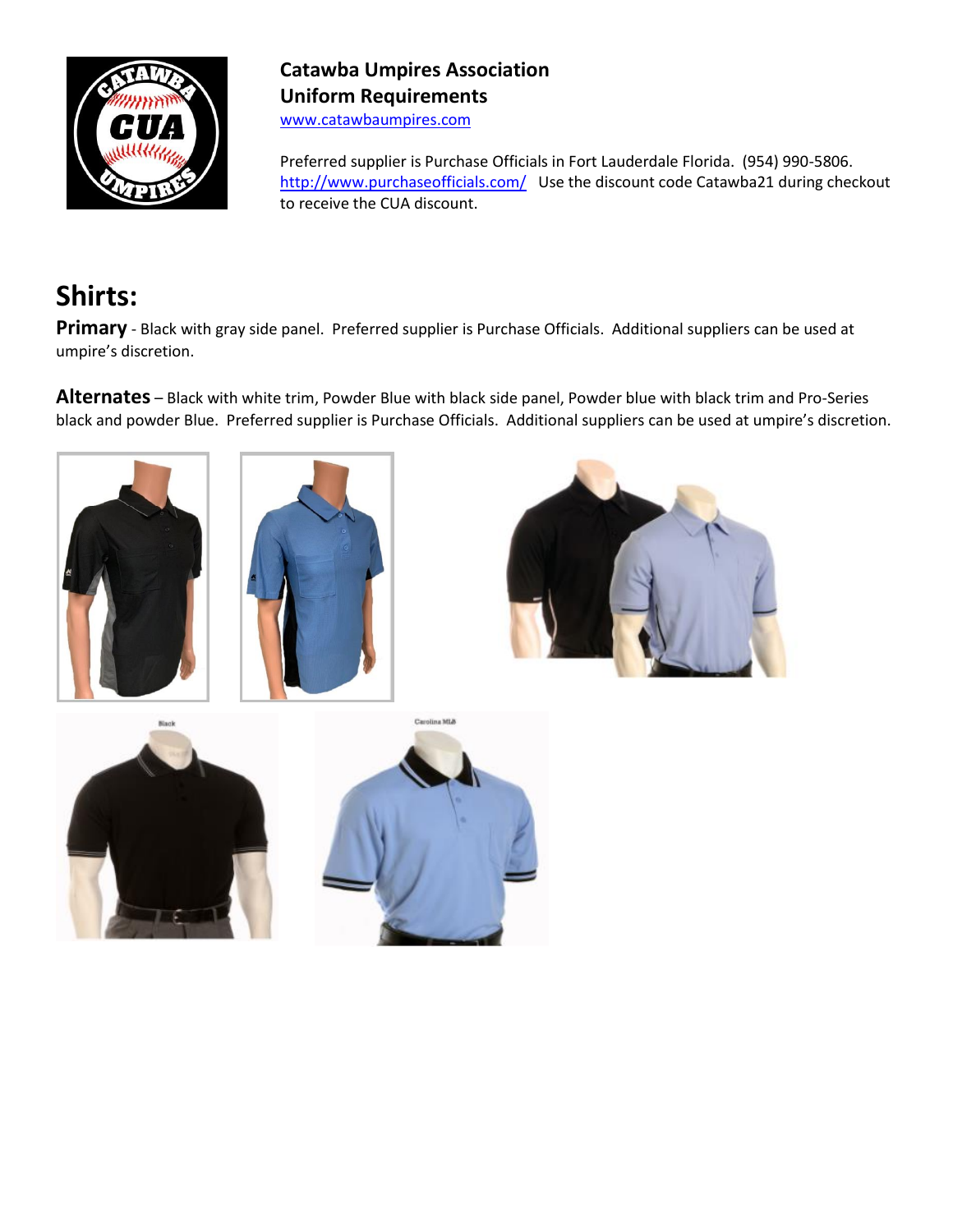### **Pants:**

**Plate** – Charcoal grey with room for shin guards to fit underneath, base pants are not to be worn on the plate. Preferred supplier is Purchase Officials. Additional suppliers can be used at umpire's discretion.

**Base** – Charcoal grey, plate pants are not to be worn on the bases. Preferred supplier is Purchase Officials. Additional suppliers can be used at umpire's discretion.

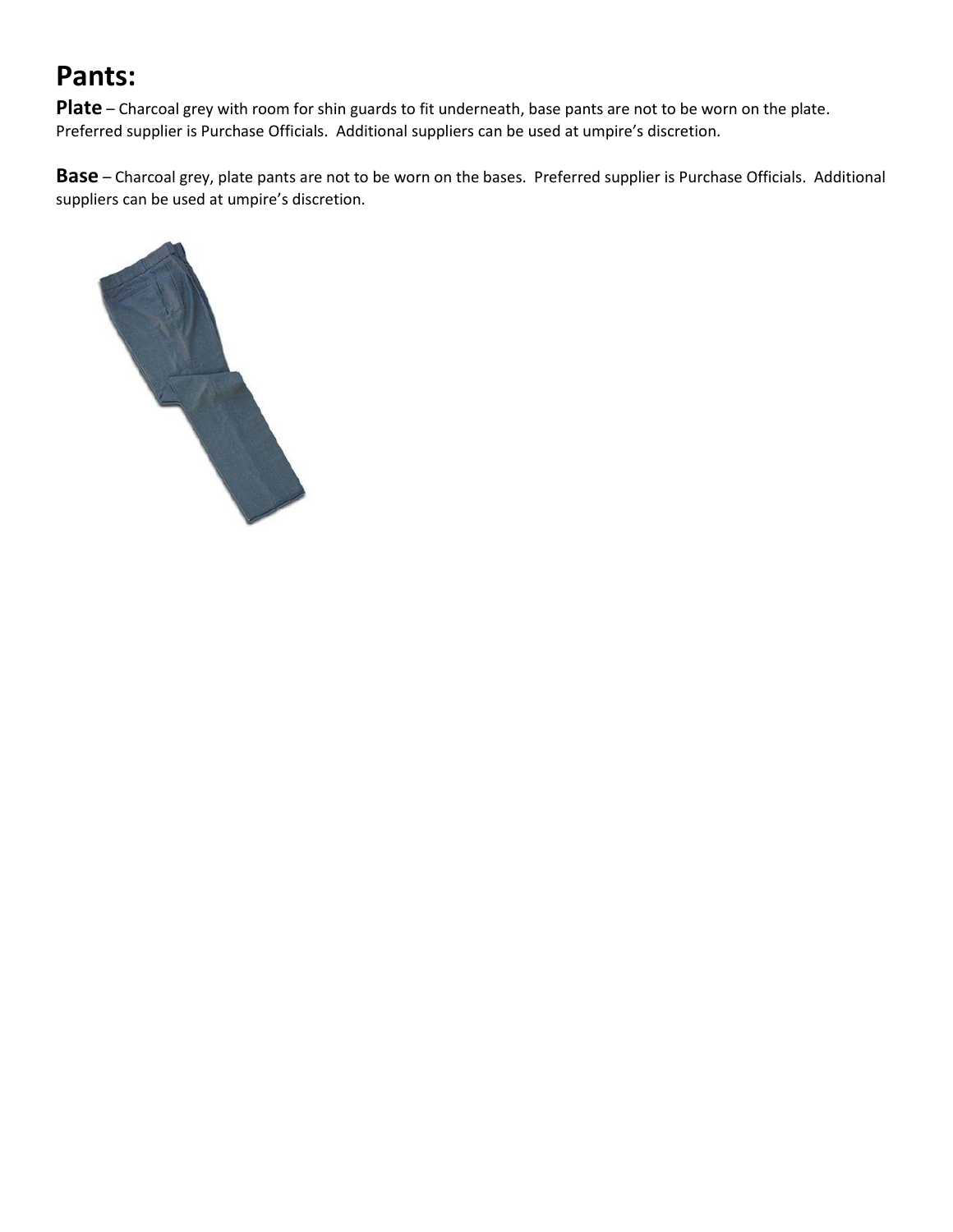### **Jackets:**

**Primary** - Black with white trim. Preferred supplier is Purchase Officials. Additional suppliers can be used at umpire's discretion.

**Alternate** – Majestic or Smitty MLB Replica Convertible Jacket, black with zip off sleeves. Preferred supplier is Purchase Officials. Additional suppliers can be used at umpire's discretion.



### **Hats:**

**Plate –** Richardson fitted hat with CUA logo, 4 or 6 stitch. Required supplier is Purchase Officials in Fort Lauderdale Florida.

**Base** – Richardson fitted hat with CUA logo, 6 or 8 stitch. Required supplier is Purchase Officials in Fort Lauderdale Florida.

Directions To Order CUA Hats:

- 1. Go to [www.purchaseofficials.com](http://www.purchaseofficials.com/)
- 2. Choose Baseball/Softball
- 3. Choose Umpire Hats
- 4. Choose All Umpire Hats
- 5. Choose Richardson Performance Umpire Hats
- 6. Select Style 4, 6 or 8 stitch (black only)
- 7. Pick Your Size, Catawba Logo
- 8. Add to Cart
- 9. Follow website instructions to purchase